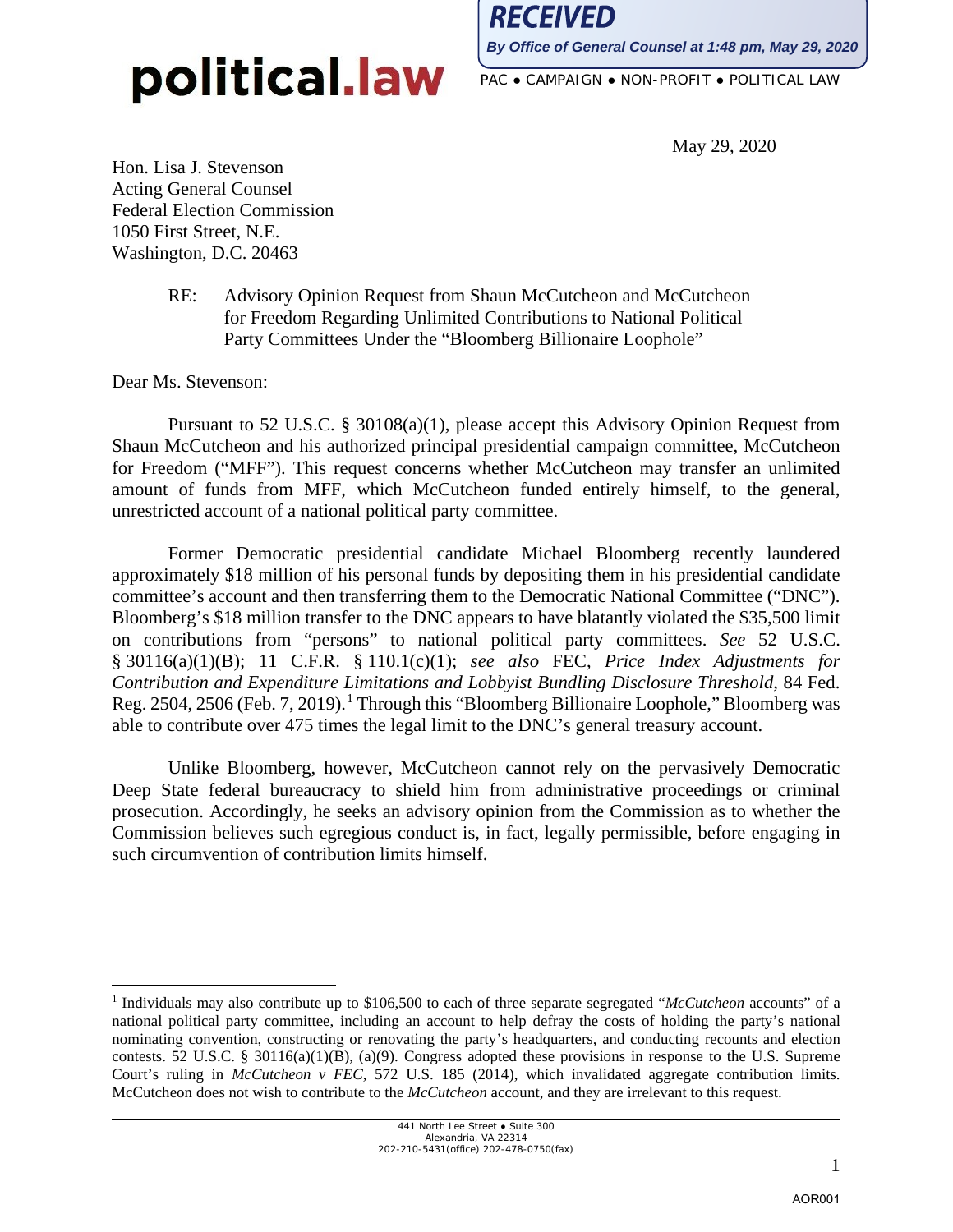## **Questions Presented**

 1. May Shaun McCutcheon transfer \$50,000 of the personal funds he has deposited into the account of MFF, his authorized principal presidential candidate committee, to the general, unrestricted federal account of the Libertarian National Committee, Inc. ("LNC") (FEC ID #C00255695), a national political party committee?

 2. If so, after making the transfer described above in #1, may McCutcheon deposit unlimited amounts of additional personal funds into MFF's account, and then transfer them to the general, unrestricted federal account of the LNC? If so, is there a date on which it would become illegal for him to do so?

 3. May McCutcheon deposit unlimited amounts of additional personal funds into MFF's account and then transfer them to the general, unrestricted federal account of the Republican National Committee ("RNC"), a national political party committee, without regard to 52 U.S.C. § 30116(a)(1)(B)'s limits? If so, is there a date on which it would become illegal for him to do so?

## **Background Facts**

Shaun McCutcheon was a candidate for the Libertarian Party nomination for President of the United States in the 2020 election. He is constitutionally eligible to serve as President.<sup>2</sup>

McCutcheon began his campaign on May 1, 2020, when, in the first official act after deciding to run, he obtained an Employee Identification Number ("EIN") for McCutcheon For Freedom ("MFF") (FEC ID #00745661) and opened a bank account for MFF. A few days later, on May 6, McCutcheon wired \$50,000 of his personal funds to MFF. That day, he also filed his FEC Form 1, establishing MFF as his authorized principal candidate committee. At approximately the same time, MFF uploaded a video of McCutcheon announcing his candidacy to the Internet. McCutcheon's candidacy was discussed online, including by Dave Levinthal, Editor-at-Large for Center for Public Integrity, *see* https://twitter.com/davelevinthal/status/1258337735300898822. McCutcheon self-funded his entire candidacy. On May 22, he contributed an additional \$15,000 of his personal funds to MFF, for a total of \$65,000.

McCutcheon and his campaign team ran a vigorous virtual campaign, due in large part to the constraints imposed by COVID-19. His campaign manager was Mike Byrne, a seasoned campaign manager on numerous Republican House and Senate campaigns. Ron Nielsen, who had been the campaign manager for Libertarian presidential candidate Gary Johnson in the 2012 and 2016 elections, served as Special Advisor to the McCutcheon campaign. McCutcheon also received volunteer assistance from other Johnson 2016 personnel.

<sup>2</sup> McCutcheon is a natural-born citizen who was born in the state of Arkansas. He has resided in the United States all his life. Furthermore, he is over 35 years old; he was born in 1967.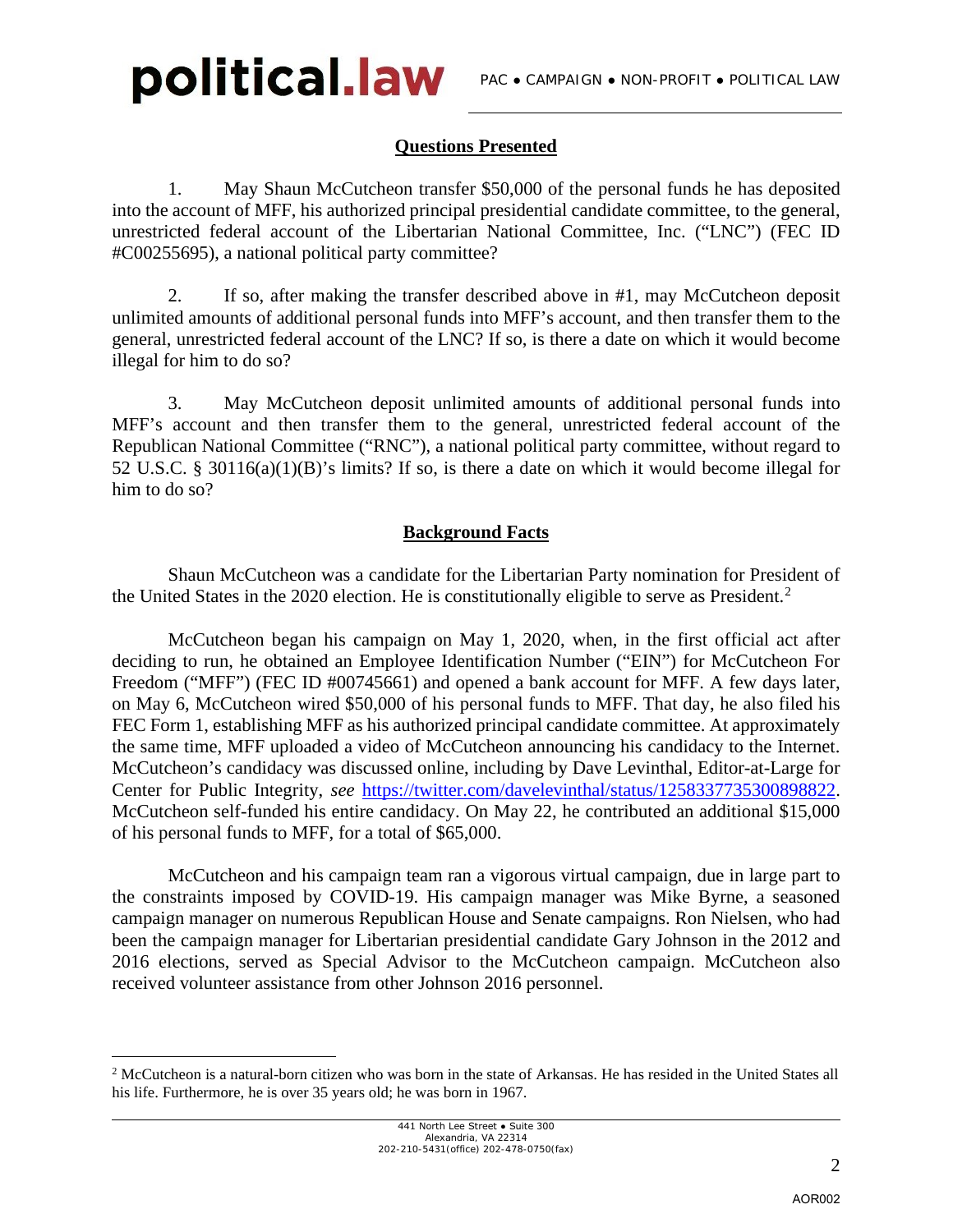McCutcheon's campaign website can be found at http://www.mccutcheonforfreedom.com. Working with several outside data providers and digital advertising firms, he ran paid political advertisements targeted directly to Libertarian Party members and Libertarian National Convention delegates on Facebook. He also contacted them directly through advertisements served to their home IP addresses via SMS, and sent more than 500,000 e-mails. All together, MFF made nearly \$15,000 in expenditures in support of McCutcheon's campaign.

The Libertarian Party held its national convention over the Internet on May 23, 2020. McCutcheon did not receive the party's nomination for either President or Vice President. He has approximately \$50,000 remaining in his campaign account. He now wishes to transfer the remaining personal funds, which he had originally deposited into his candidate committee's account, to the Libertarian Party's general treasury (and not to their *McCutcheon* accounts). He seeks to make this contribution at the earliest possible time so they can have the greatest impact over the course of the general election campaign.

In addition, McCutcheon wishes to deposit additional personal funds into his campaign account and subsequently transfer those funds to the general unrestricted federal accounts of the LNC and likely the RNC to ensure the defeat of the presumptive Democratic nominee, Joe Biden.

### **The Bloomberg Billionaire Loophole**

As the facts outlined above demonstrate, McCutcheon wishes to take advantage of the "Bloomberg Billionaire Loophole" that Michael Bloomberg ("Bloomberg") recently used to transfer \$18 million of his own funds to the DNC, but wishes to confirm the legality of circumventing and undermining campaign finance law in this manner before doing so. As the Commission is aware, Bloomberg transferred over \$935 million of his personal funds to his authorized principal presidential candidate committee, Mike Bloomberg 2020, Inc. ("MB2020"). Bloomberg's candidacy was completely unsuccessful, rather definitively confirming that money does not buy elections. Despite his expenditures, Bloomberg never received more than 1/5 of the vote in presidential preference contests within the continental United States and won less than 2% of the pledged delegates to the Democratic National Convention. After approximately four months, he announced he was suspending his campaign and transferring \$18 million to the DNC. *See* Dan Merica, et al., *Bloomberg Campaign Transfers \$18 Million to DNC*, CNN (Mar. 20, 2020, 3:26 PM), https://www.cnn.com/2020/03/20/politics/bloomberg-campaign-money-dnc/index.html.

It would have been patently illegal for Bloomberg to directly contribute \$18 million of his personal funds to the DNC. Instead, he parked those funds in his candidate committee, where they were subject to his exclusive control at all times. After his abortive campaign spectacularly imploded, Bloomberg could have refunded those funds to himself, donated them to charity, or even met his personal commitments to the scores of political staffers whom he lured to his campaign and now find themselves unemployed during a national pandemic. *See, e.g.*, Juana Summers, *Former Staffers Sue Bloomberg Campaign, Alleging They Were Promised Pay Through Nov.*, NPR (Mar. 23, 2020, 4:37 PM), https://www.npr.org/2020/03/23/820228854/former-staffers-suebloomberg-campaign-alleging-they-were-promised-pay-through-n. Instead, he transferred the \$18 million to the DNC. The supposed legal basis for this money laundering scheme is likely 52 U.S.C.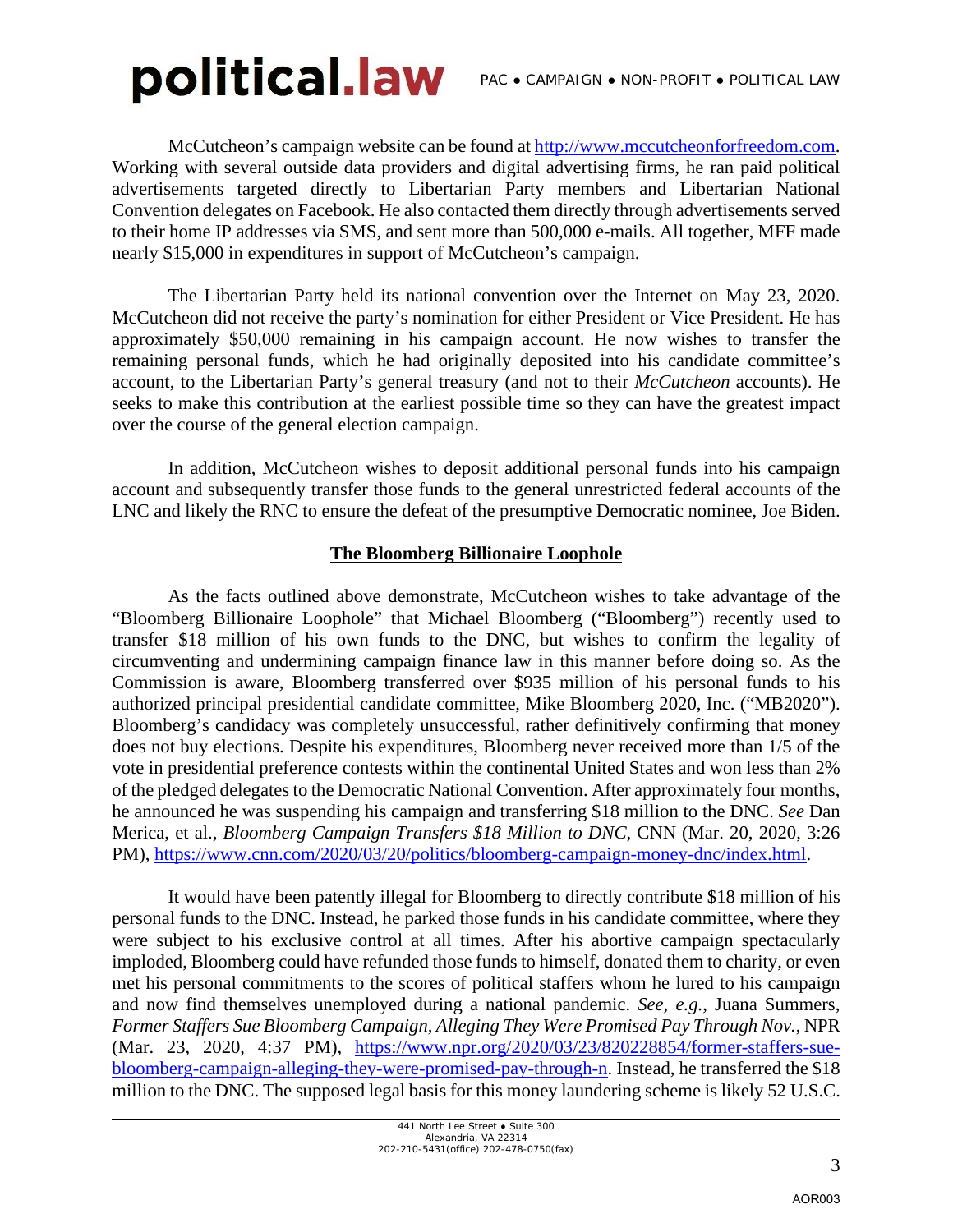§ 30114(a)(4), which provides, "A contribution accepted by a candidate . . . may be used by the candidate . . . for transfers, without limitation, to a national, State, or local committee of a political party." *Accord* 11 C.F.R. § 113.2(c).

## **Analysis**

There are at least four main reasons why the Commission may conclude the Bloomberg Billionaire Loophole is invalid, and it would be illegal for McCutcheon to engage in his intended course of action. *First*, the Commission may conclude the transfers from MFF to the LNC must be treated as contributions directly from McCutcheon himself to the LNC which are subject to contribution limits, since all the funds at issue originated with McCutcheon, he has complete control over MFF's actions, and he could simply refund them to himself. *See* 52 U.S.C. § 30116(a)(1)(B); *accord* 11 C.F.R. § 110.1(c)(1)(i); *see also* 84 Fed. Reg. 2504 (Feb. 7, 2019). *Second*, for the same reasons, the Commission might conclude that, since the transfers from MFF to the LNC are attributable to McCutcheon, they would constitute illegal contributions in the name of another. *See* 52 U.S.C. § 30122; 11 C.F.R. § 110.4(b)(1)(i), (iv).

*Third*, in the alternative, the Commission may conclude 52 U.S.C. § 30114(a)(4) and 11 C.F.R. § 113.2(c) do not authorize a candidate committee to transfer unlimited amounts of funds the committee received from the candidate himself to a political party committee. *Fourth*, as yet another alternative, the Commission may determine that, when a candidate deposits personal funds into his campaign committee's account, and the committee later transfers those personal funds to a political party, those personal funds must be treated as contributions from the candidate to that campaign committee and are subject to the ordinary contribution limits that govern contributions from individuals to candidates, *see* 52 U.S.C. § 30116(a)(1)(A); 11 C.F.R. § 110.1(b)(1), rather as expenditures by the candidate permitted by 11 C.F.R. § 110.10.

In light of these substantial potential obstacles, McCutcheon seeks guidance from the Commission as to the legality of the Bloomberg Billionaire Loophole before either transferring the personal funds that remain in MFF's account to the LNC, or depositing additional personal funds into MFF's account to transfer to the LNC and/or RNC.

#### **1. A transfer of an unlimited amount of McCutcheon's personal funds through his campaign committee to a political party committee would be an illegally excessive contribution from McCutcheon to that party committee.**

Most basically, it appears McCutcheon cannot circumvent limits on the amount an individual may contribute to a national political party committee through the simply expedient of transferring his personal funds through his candidate committee. A person may contribute no more than \$35,500 annually to the general account of a national political party committee. 52 U.S.C. § 30116(a)(1)(B); *accord* 11 C.F.R. § 110.1(c)(1)(i); *see also* 84 Fed. Reg. 2504 (Feb. 7, 2019). McCutcheon has deposited a total of \$65,000 of his personal funds in MFF's account, of which slightly more than \$50,000 remains. MFF did not raise funds from any other sources. The funds are subject to McCutcheon's exclusive direction and control. He has plenary authority to simply refund that money back to his personal account. *See Pike for Congress*, A.O. 2010-15, at 2-3 (Aug.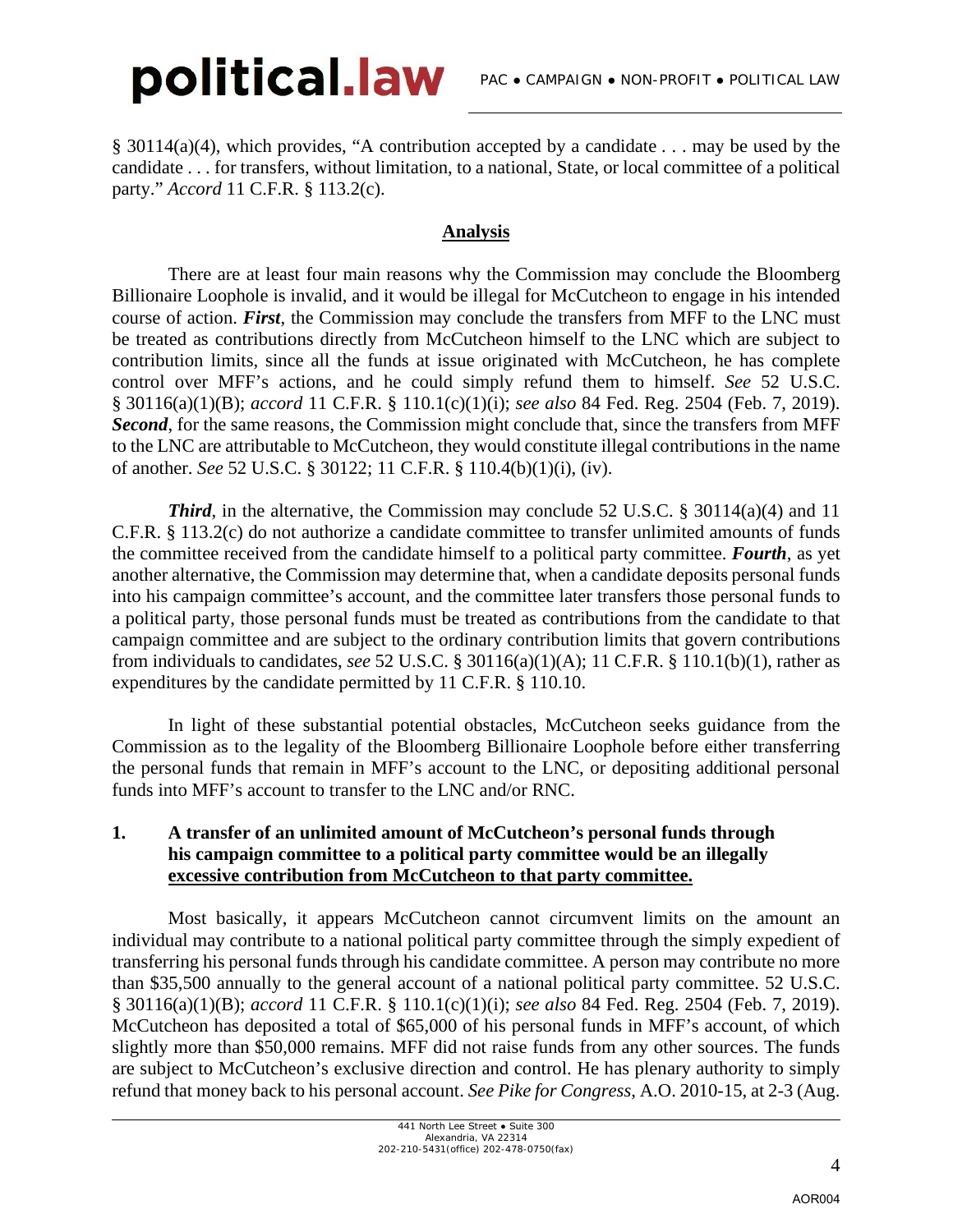26, 2010). Under these circumstances, the Commission may deem a trasnfer from MFF to the LNC to be a contribution from McCutcheon himself to the LNC. Accordingly, it appears McCutcheon's intended contribution to the LNC of \$50,000 of the personal funds he has transferred to MFF may violate 52 U.S.C. § 30116(a)(1)(B)'s and 11 C.F.R. § 110.01(c)(1)(i)'s contribution limits.

#### **2. A transfer of McCutcheon's personal funds through his campaign committee to a political party committee would be an illegal contribution in the name of another.**

McCutcheon's intended contribution of \$50,000 from MFF to the LNC also may violate federal prohibitions on contributions in the name of another. The Federal Election Campaign Act (the "FECA") provides, "No person shall make a contribution in the name of another person or knowingly permit his name to be used to effect such a contribution, and no person shall knowingly accept a contribution made by one person in the name of another person." 52 U.S.C. § 30122; *accord* 11 C.F.R. § 110.4(b)(1)(i), (iv).

As discussed above, McCutcheon deposited a total of \$65,000 of his personal funds in MFF's account, of which slightly more than \$50,000 remains. MFF did not raise funds from any other sources. The funds are subject to McCutcheon's exclusive direction and control. He has plenary authority to simply refund that money back to his personal account. *See Pike for Congress*, A.O. 2010-15, at 2-3 (Aug. 26, 2010). Under these circumstances, by using MFF as a vehicle for transferring his personal funds to the LNC, McCutcheon may be violating 52 U.S.C. § 30122 and 11 C.F.R. § 110.4(b)(1)(i), (iv).

#### **3. A candidate committee may not transfer unlimited amounts of personal funds it received from a candidate to a political party committee.**

In the alternative, McCutcheon's proposed transaction may cause MFF to violate the \$35,500 limit on the amount a person, including a political committee, *see* 52 U.S.C. § 30101(11); 11 C.F.R. § 100.10, may contribute to a national political party committee each year. *See* 52 U.S.C. § 30116(a)(1)(B); *accord* 11 C.F.R. § 110.1(c)(1).

When candidate committees transfer unlimited amounts of funds to national political party committees, they generally rely on a narrow exception to contribution limits set forth in 52 U.S.C. § 30114(a)(4); *accord* 11 C.F.R. § 113.2(c). These provisions specify, "A contribution accepted by a candidate . . . may be used by the candidate . . . for transfers, without limitation, to a national, State, or local committee of a political party." 52 U.S.C. § 30114(a)(4). A candidate's contributions of his own personal funds to his campaign account, however, do not qualify as "a contribution accepted by a candidate" for purposes of 52 U.S.C. § 30114(a)(4). A candidate cannot "accept" personal funds the candidate himself deposits into his own campaign account.

All of MFF's funds were contributed by McCutcheon himself. McCutcheon did not "accept" any contributions that fall within 52 U.S.C.  $\S$  30114(a)(4)'s special exception for unlimited transfers to political parties. Thus, it appears MFF's intended transfer of \$50,000 to the LNC may violate 52 U.S.C. § 30116(a)(1)(B)'s and 11 C.F.R. § 110.01(c)(1)'s limits on contributions from political committees to national political party committees.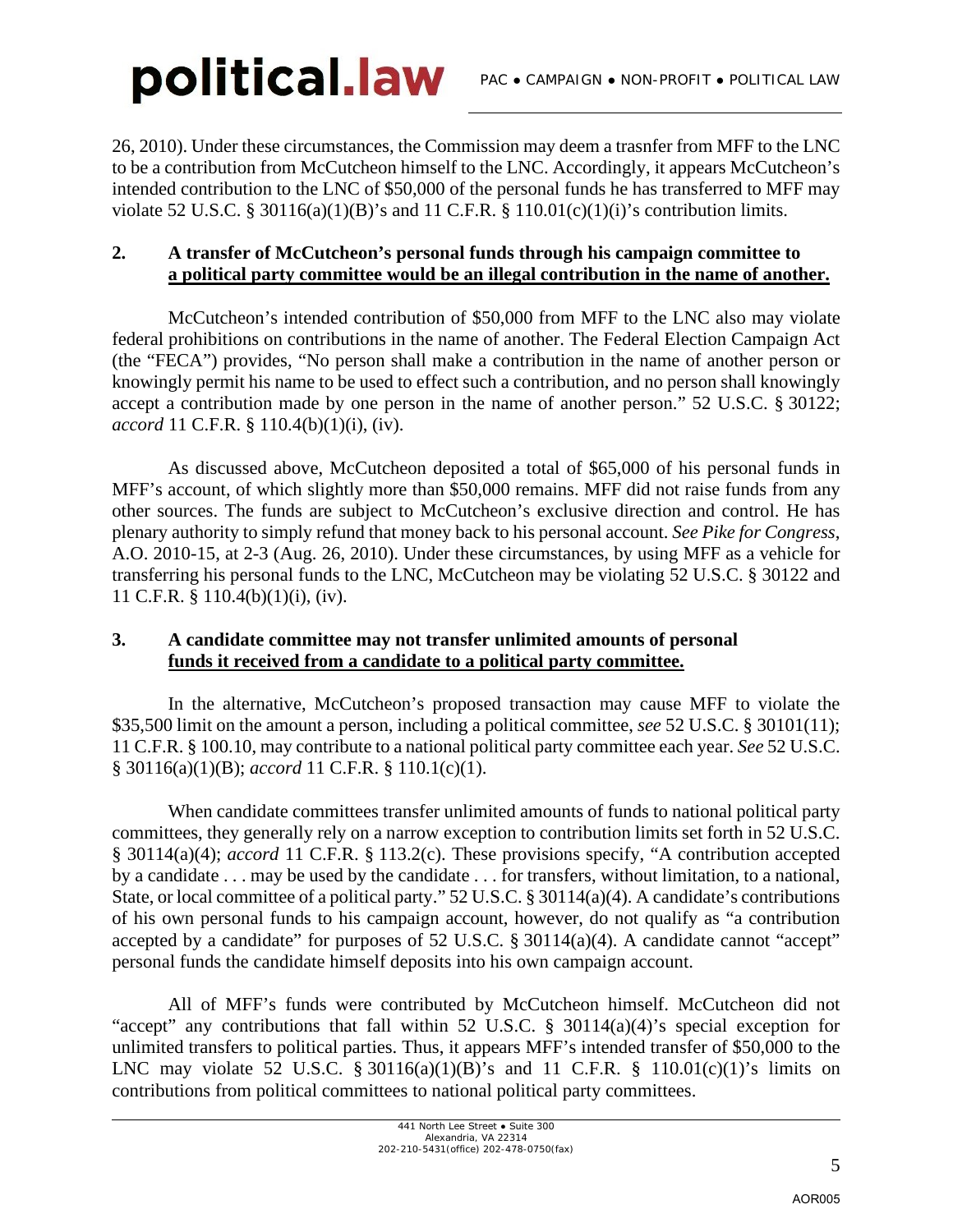#### **4. A candidate's transfer of personal funds through his candidate committee to a national political party qualifies as a contribution from that candidate to the candidate committee, to which contribution limits apply.**

 Finally, the FECA provides a person may not contribute more than \$2,800 per election to a candidate committee. 52 U.S.C. § 30116(a)(1)(A); *accord* 11 C.F.R. § 110.1(b)(1). Neither federal law nor Supreme Court precedent allows individuals to make unlimited contributions to any political committees other than Independent Expenditure Only Committees, *see SpeechNow.org v. FEC*, 599 F.3d 686 (D.C. Cir. 2010) (en banc), or to committees' segregated Independent Expenditure Only accounts, *see Carey v. FEC*, 791 F. Supp. 2d 121 (D.D.C. 2011), that exclusively make independent expenditures. The FECA does not create an exception allowing a candidate to make unlimited contributions to his own candidate committee.

Rather, a candidate may make unlimited expenditures in support of his own campaign. 11 C.F.R. § 110.10; *see also Buckley v. Valeo*, 424 U.S. 1, 21, 51 (1976) (per curiam) (establishing the critical constitutional distinction between "contributions" to advance the speech of another, which the Government may limit, and "expenditures" to advance one's own speech, which constitute pure speech and generally may not be limited); *see also Cal. Med. Ass'n v. FEC*, 453 U.S. 182, 196-97 (1981) (plurality op.) ("[T]he 'speech by proxy' that CMA seeks to achieve through its contributions to CALPAC is not the sort of political advocacy that this Court in *Buckley* found entitled to full First Amendment protection."). The Commission has issued advisory opinions stating that, rather than directly making expenditures from their personal funds in support of their own campaigns, candidates may instead transfer unlimited amounts of their personal funds to their candidate committees to have those committees make the expenditures instead. *See Mulloy*, AO 1984-60, at 2 (Jan. 11, 1985) (stating a candidate's right to "make unlimited expenditures from his or her personal funds<sup>[]</sup> includes] contributions to the candidate's principal campaign committee"); *accord Collins*, AO 1985-33 at 1 (Nov. 22, 1985).

This efficient and practical work-around exists so candidates can disclose those expenditures on their campaign committees' periodic FEC reports. When a candidate deposits his personal funds into his campaign account to make expenditures in support of his candidacy, the law generally treats it as an expenditure directly from the candidate himself, which may not constitutionally be limited. *Cf. Mueller*, A.O. 1990-09 (June 25, 1990) (holding personal funds expended by a candidate in support of his campaign should be reported as both in-kind contributions to his campaign committee, as well as expenditures by the committee). Moreover, a candidate's expenditure of personal funds on his own campaign—whether he spends them directly or through his campaign committee—raises no risk of actual or apparent *quid pro quo* corruption, and therefore may not constitutionally be restricted. *See Nat'l Conservative Political Action Comm. v. FEC*, 470 U.S. 480, 496-97 (1985) (recognizing contribution limits are constitutionally permissible only when they are closely related to preventing actual or apparent *quid pro quo*  corruption).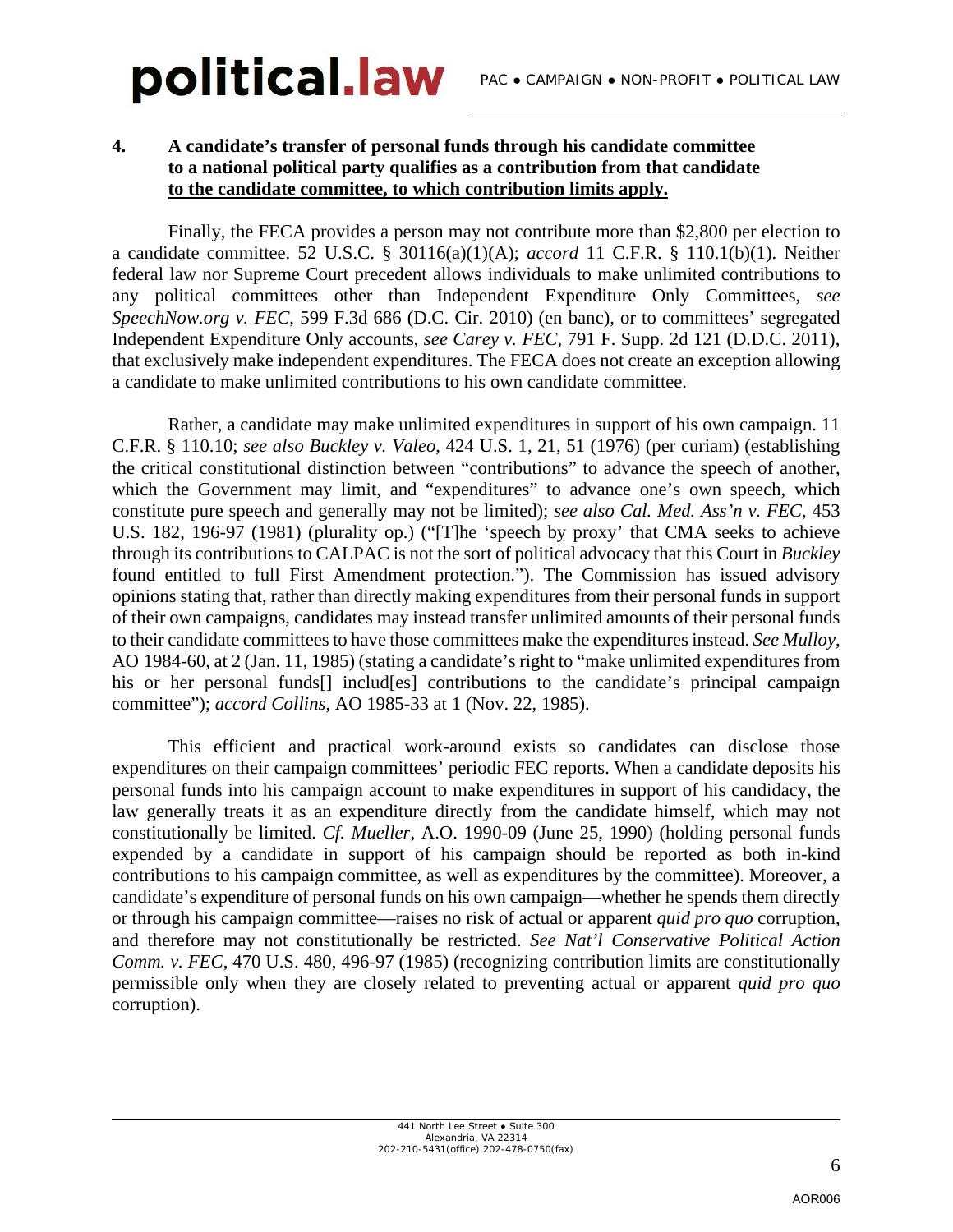However, if a candidate contributes personal funds to his campaign committee, and the committee transfers those funds to a national political party committee, then by definition the candidate is not using them to fund an expenditure in support of his own candidacy—his own speech. A candidate's ability to make unlimited contributions to his or her campaign committee arises solely from—and is limited by—his right to make unlimited *expenditures* in support of his campaign. *See* 11 C.F.R. § 110.10. Citing § 110.10, the Commission has expressly declared, "Commission regulations explicitly permit a candidate for Federal office to make *unlimited expenditures* from his or her personal funds, *including contributions to the candidate's principal campaign committee*." *Mulloy*, A.O. 1984-60 (Jan. 11, 1985) (emphasis added). A candidate's ability to make unlimited contributions to his own campaign committee is only a component of his greater constitutional right to make unlimited expenditures on behalf of his own campaign. *Buckley*, 424 U.S. at 51.

11 C.F.R. § 110.10 allows a candidate *only* to make *unlimited expenditures* in support of his campaign, either directly or through his campaign committee. *See Mulloy*, A.O. 1984-60. When personal funds that a candidate transferred to his campaign committee are not used by the committee to make expenditures in support of that campaign, they no longer fall within 11 C.F.R. § 110.10. More specifically, personal funds a candidate deposits with his campaign which are subsequently transferred to political party committees do not fall within § 110.10's safe harbor allowing candidates to make unlimited expenditures.

Rather, personal funds a candidate provides to his or her campaign committee, which the committee in turn transfers to a national political party committee, is a "contribution" from that candidate to his or her candidate committee and is subject to 52 U.S.C. § 30116(a)(1)(A)'s limits. A contrary conclusion would go far beyond the Commission's earlier advisory opinions and enable circumvention of federal limits on contributions from individuals to national political party committees. *See FEC v. Colo. Republican Fed. Campaign Comm.*, 533 U.S. 431, 455 (2001) (recognizing the Government's interest in combating actual and apparent quid pro quo corruption empowers it to prevent circumvention of contribution limits). A candidate's right to transfer unlimited amounts of personal funds to his or her campaign committee to make expenditures on behalf of his or her own candidacy does not include the completely unrelated right to subsequently re-transfer those funds to third-party entities such as political party committees. *Cf*. *Constitutional Conservatives Fund PAC*, A.O. 2011-21, at 3-4 (Dec. 1, 2011) (explaining it is necessary to limit contributions to political party committees to further the Government's compelling interest in preventing corruption (citing *McConnell v. FEC*, 540 U.S. 93, 182 (2003))); *Majority PAC*, A.O. 2011-12, at 3-4 (June 30, 2011) (recognizing, notwithstanding *Citizens United v. FEC*, 558 U.S. 310 (2010), BCRA limits the amount an individual may contribute to national political party committees (citing *McConnell*, 540 U.S. at 181-84)).

McCutcheon transferred \$65,000 of his personal funds to MFF. If he transfers \$50,000 of those funds from MFF to the LNC, that \$50,000 would appear to no longer qualify as an expenditure by McCutcheon under 11 C.F.R. § 110.10. Rather, it appears that \$50,000 would be treated as a contribution from McCutcheon to his campaign committee, in excess of the limits set forth in 52 U.S.C. § 30116(a)(1)(A) and 11 C.F.R. § 110.1(b)(1). Likewise, any subsequent deposits of personal funds McCutcheon makes to MFF's account, which MFF goes on to transfer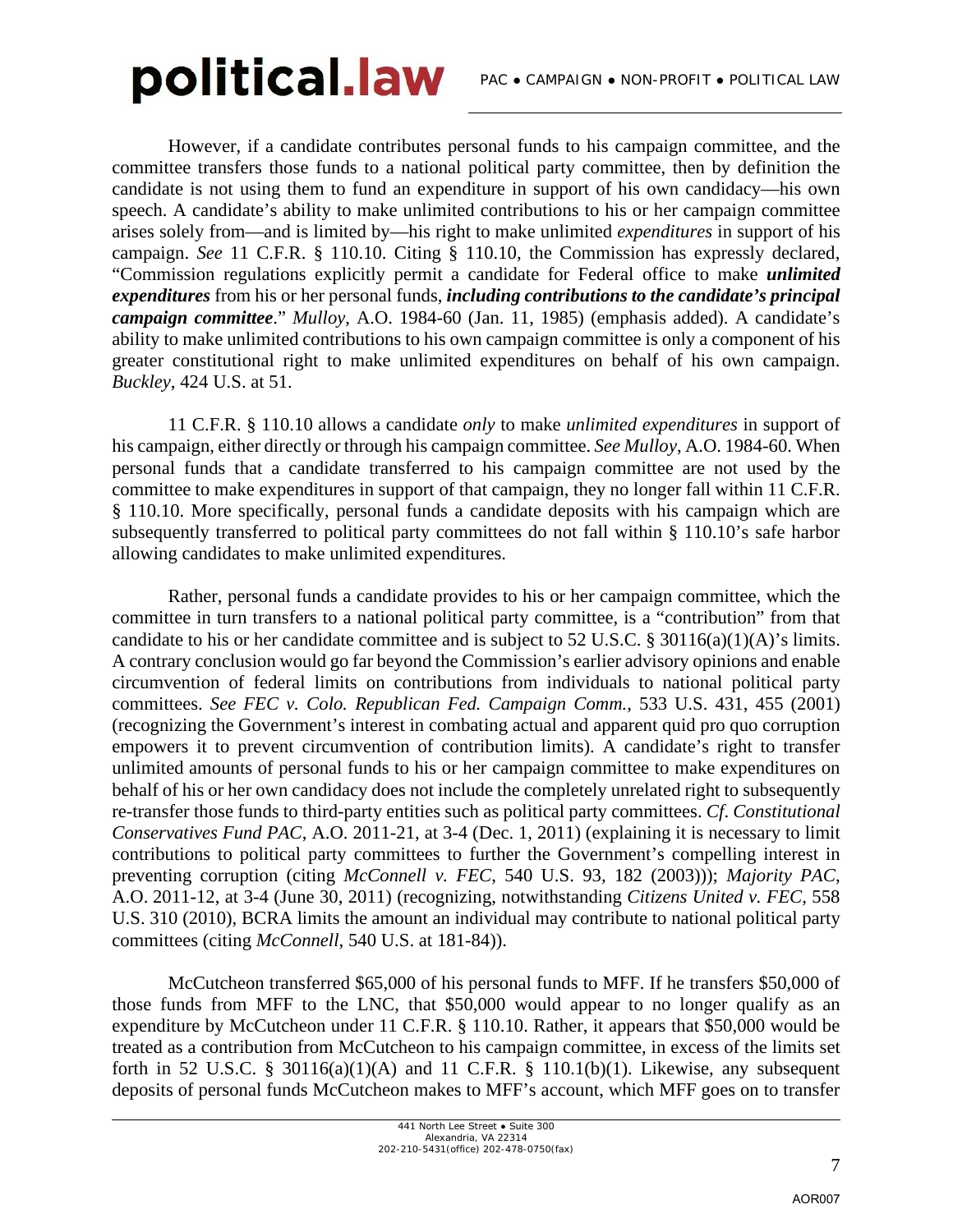to either the LNC or RNC, would qualify as contributions subject to limits, rather than expenditures which are exempt from limits under the First Amendment and 11 C.F.R. § 110.10. Thus, it appears McCutcheon's intended transfers to the LNC and RNC may violate federal law.

### **Conclusion**

In conclusion, McCutcheon and McCutcheon for Freedom respectfully request an advisory opinion on whether MFF may transfer \$50,000 of the funds it received from McCutcheon to the general unrestricted federal account of a national political party committee. McCutcheon further requests an opinion on whether he may deposit additional personal funds with MFF, which are then transferred to the LNC's or RNC's general accounts in amounts exceeding \$35,500. The Bloomberg Billionaire Loophole appears to violate federal campaign finance law in numerous ways. McCutcheon seeks a ruling concerning the legality of this loophole before following the apparently illegal example of Bloomberg and the DNC.

Respectfully submitted,

Dan Backer

*Counsel for Shaun McCutcheon and McCutcheon for Freedom*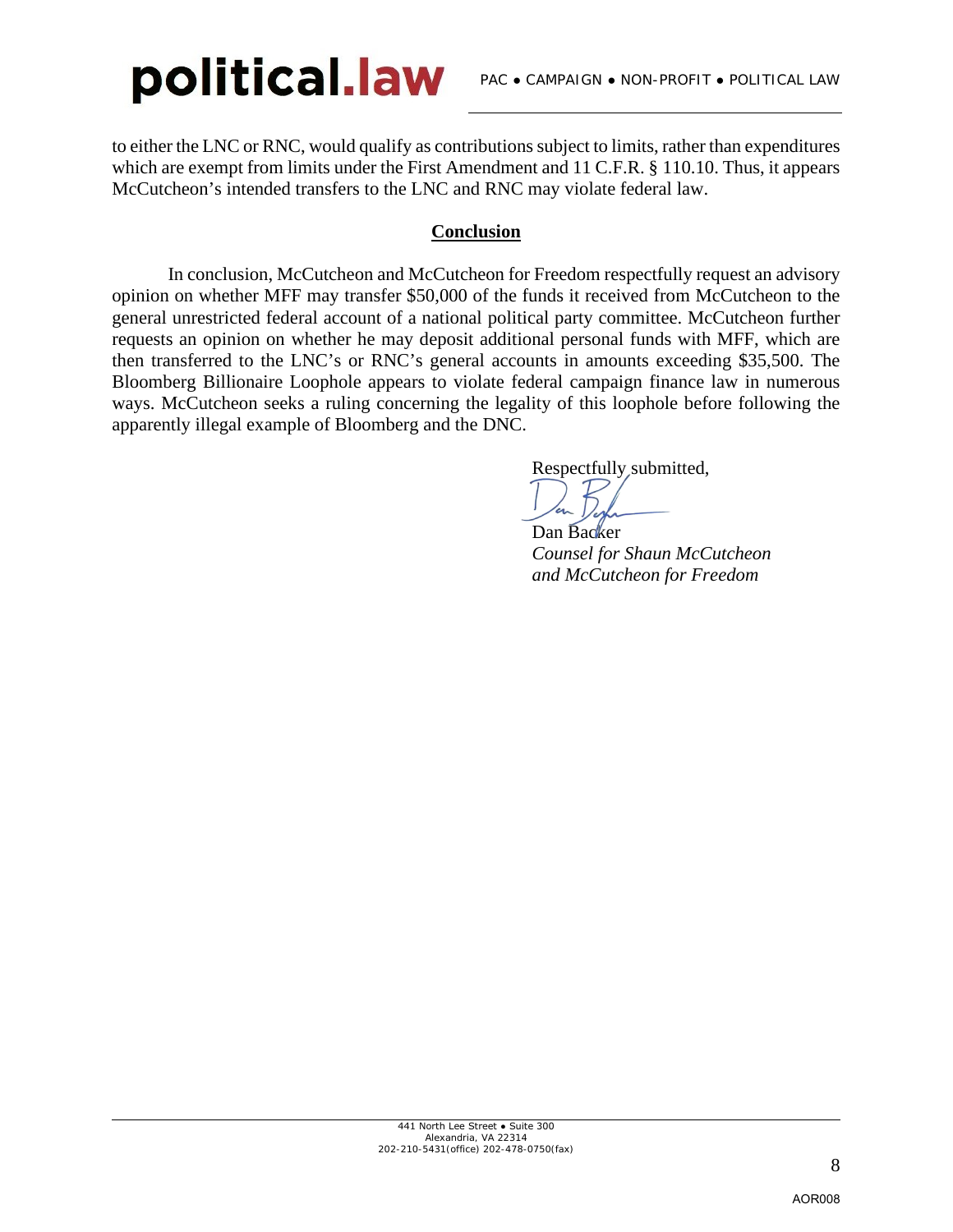#### **FEDERAL ELECTION COMMISSION**

 $\mathcal{E}$ 

 $\mathcal{E}$ 

IN RE ADVISORY OPINION REQUEST OF SHAUN MCCUTCHEON AND MCCUTCHEON FOR FREEDOM

#### DECLARATION OF SHAUN MCCUTCHEON IN SUPPORT OF ADVISORY OPINION REQUEST

I, SHAUN MCCUTCHEON, hereby declare as follows:

1. I am at least 18 years old, and of sound mind.

2. The statements in this Declaration are true and correct to the best of my personal knowledge, and are based on personal knowledge except where otherwise specified. If called to testify, I would attest under oath to all of the statements contained in this Declaration.

3. I was a candidate for the Libertarian Party's nomination for the office of President of the United States in the 2020 election.

 $\overline{4}$ . I am constitutionally eligible to serve as President of the United States. I am a natural-born citizen of the United States, have resided in the United States my entire life, and am at least 35 years old.

5. McCutcheon for Freedom ("MFF") was my presidential candidate campaign committee.

6. I transferred a total of \$65,000 of my personal funds to MFF.

I was solely responsible for funding MFF. MFF neither solicited, received, nor  $7<sub>1</sub>$ accepted any contributions or donations from other sources.

8. MFF spent approximately \$15,000 of the personal funds I had transferred to it on my presidential campaign. I relied on a campaign website, online video, targeted e-mails and text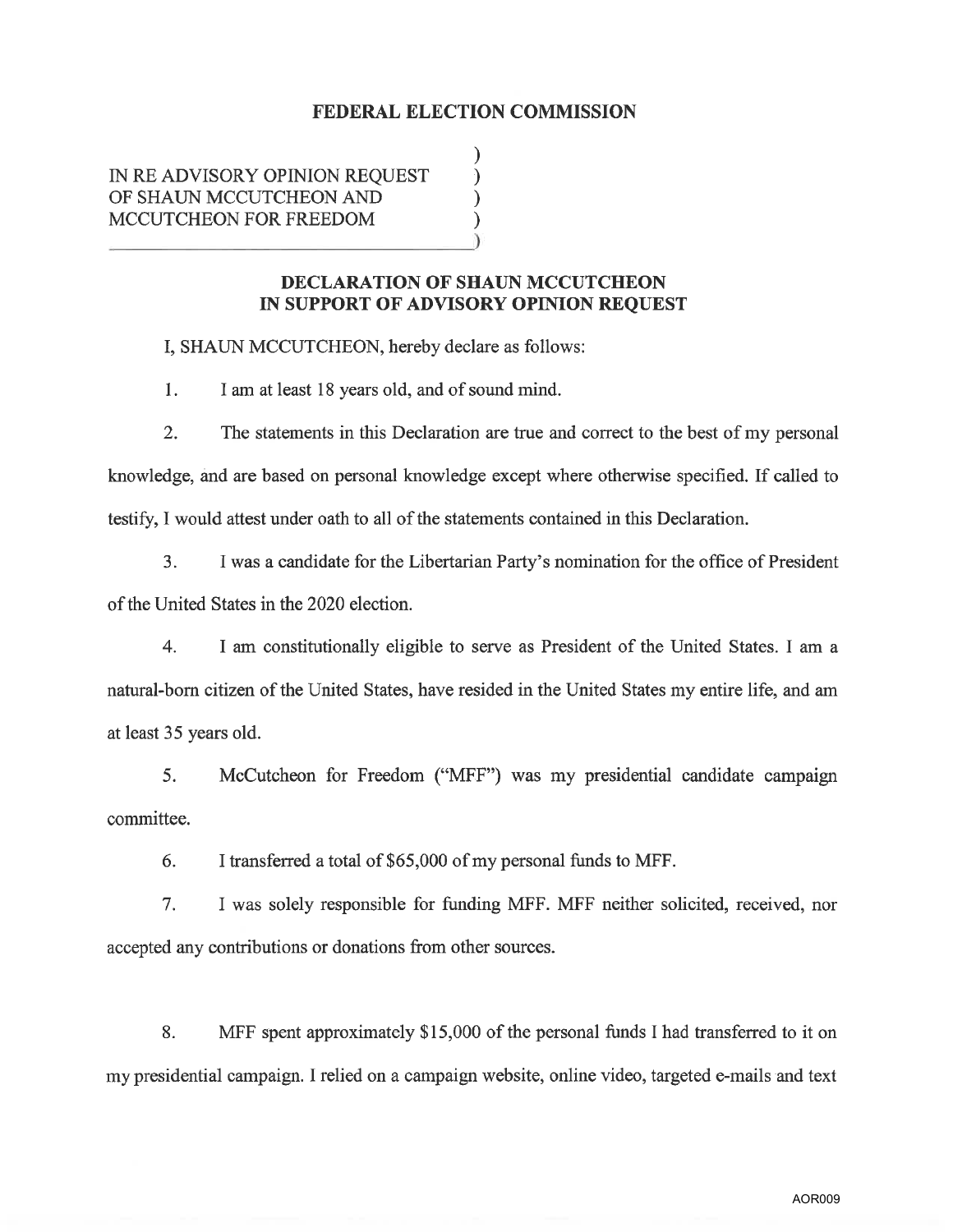messages, online and social media communications, and personal calls to delegates to convey my political messages.

9. My campaign team included Mike Byrne, who served as my campaign manager, and Ron Nielsen (former campaign manager for Libertarian candidate Gary Johnson in the 2012 and 2016 elections), who served as my Special Advisor.

The Libertarian Party held its national convention virtually, over the Internet, on 10. May 23, 2020. I did not receive its nomination for President.

I wish to contribute \$50,000 of the funds remaining in MFF to the unrestricted 11. federal account of the Libertarian National Committee, Inc. ("LNC") (FEC ID #C00255695), a national political party committee.

 $12.$ I maintain complete direction and control over MFF's funds and expenditures.

I wish to deposit additional personal funds in MFF's account, which MFF would 13. then transfer to the unrestricted federal account of either the LNC or the Republican National Committee, to help facilitate the defeat of presumptive Democratic nominee "Sleepy" Joe Biden in the 2020 general election, in the event he is deemed mentally competent to run for office.

I declare under penalty of perjury that the foregoing is true and correct to the best of my personal knowledge. Executed on May  $\frac{1}{2}$ , 2020.

Respectfully submitted.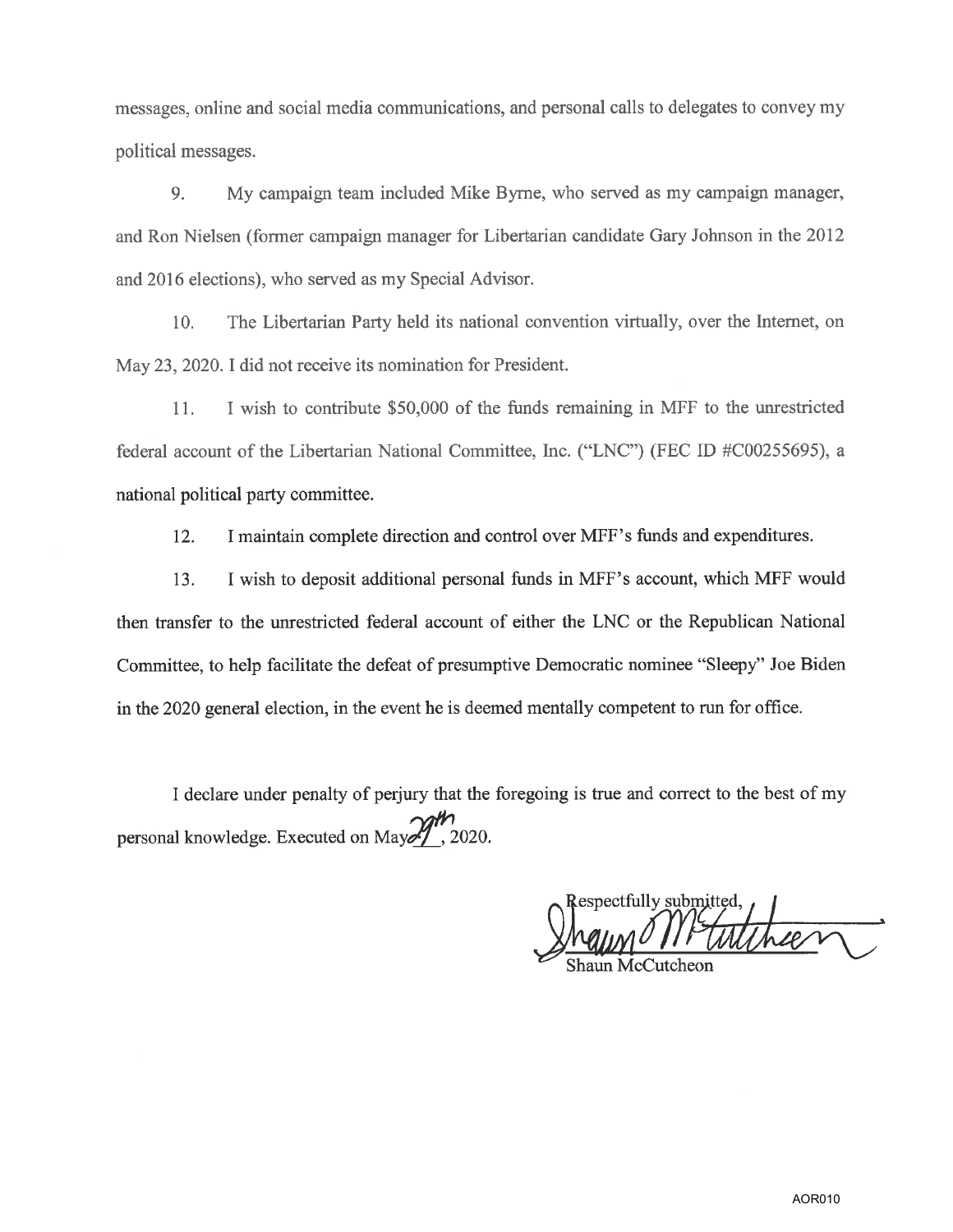Please see responses below.

Regards,

Dan Backer, Esq. **political.law**

441 North Lee Street, Suite 300 Alexandria VA 22314 [202-210-5431](tel:202-210-5431) direct // [202-478-0750](tel:202-478-0750) fax [fb.me/political.law](http://fb.me/political.law) // [@political\\_lawDB](https://twitter.com/political_lawDB)

**From:** Heather Filemyr <HFilemyr@fec.gov> **Sent:** Tuesday, June 9, 2020 8:43 AM **To:** Dan Backer <Dan@political.law> **Subject:** Request on behalf of Shaun McCutcheon and McCutcheon for Freedom

Mr. Backer:

Thank you for speaking with me on June 8th about the request you submitted on behalf of Shaun McCutcheon and McCutcheon for Freedom. You have provided additional factual information in addition to the information contained in your initial letter. Below is my understanding of this additional information:

1. After not receiving Libertarian Party nomination for president or vice president on May 23, 2020, Mr. McCutcheon ended his campaign and is no longer running for president or vice president.

### *[DB:] Mr. McCutcheon was not nominated by the Libertarian Party to be its Presidential (or Vice Presidential) Nominee. It would be more accurate to say Mr. McCutcheon has "suspended his campaign," in precisely the same way Michael Bloomberg "suspended his campaign."*

2. The total of Mr. McCutcheon's personal contributions in 2020 to the Libertarian National Committee, Inc., is \$100 or less.

#### *[DB:] correct*

3. The total of Mr. McCutcheon's personal contributions in 2020 to the Republican National Committee is \$50 or less.

#### *[DB:] The total of 2019-2020 cycle contributions, yes.*

- 4. At the time he made the contribution of \$15,000 in personal funds to his campaign's bank account on May 22, 2020, Mr. McCutcheon intended to use those funds for purposes of his presidential campaign.
- *[DB:] correct*